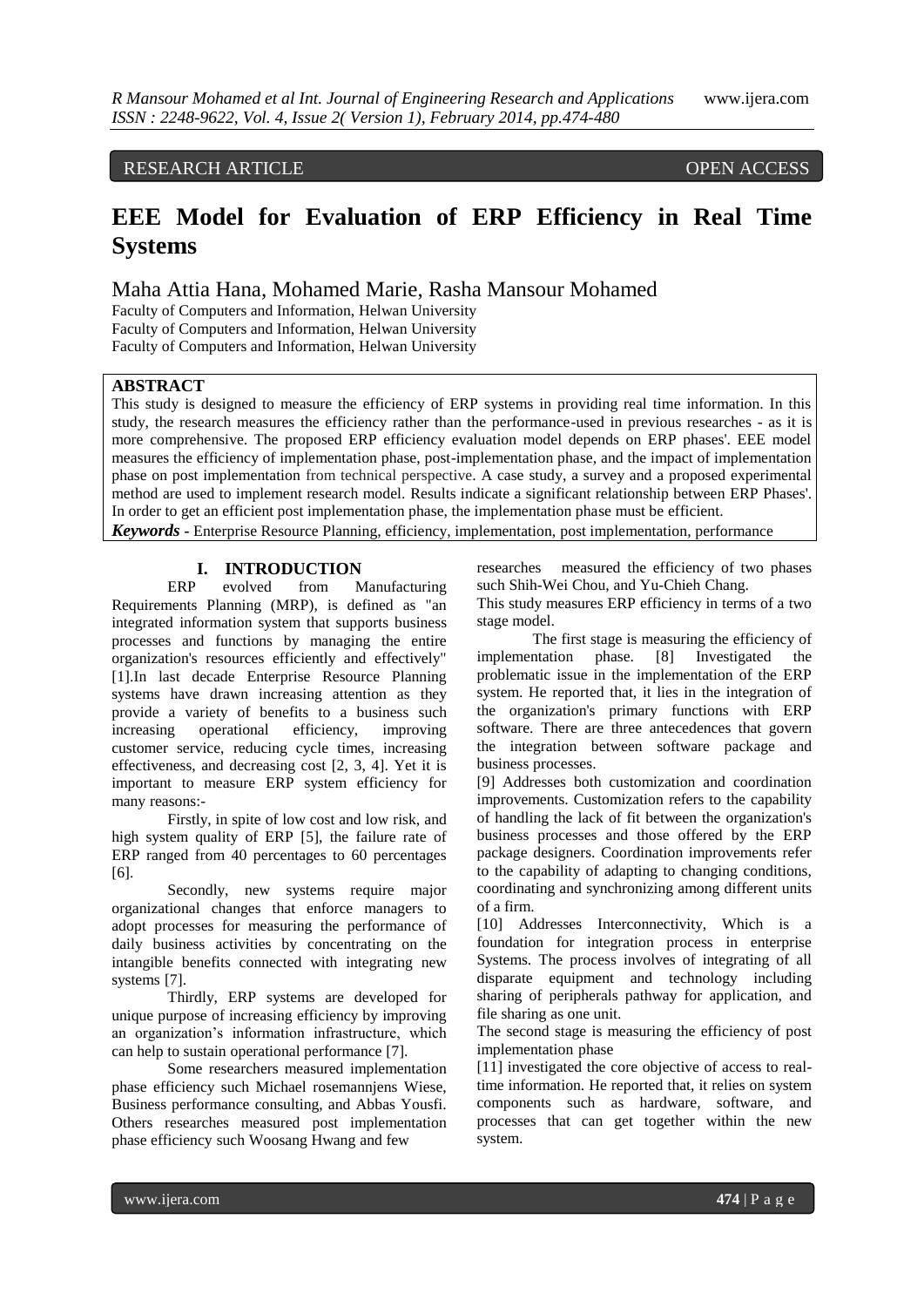This study focuses on two phases' of ERP, because efficient initial stage not necessary leads to efficient system in long run. The efficiency of a postimplementation phase is measured by developing ERP Efficiency Evaluation model (EEEModel). To test the proposed model, we adopted a survey and proposed experimental methods of collecting data and assessing the hypotheses.

The paper is organized as follows section two reviews related works, section three explains Research model and hypothesis, section four discusses research experiment, section five shows results, and section six concludes the work.

### **II. Related Work**

The literature available on ERP systems revealed that very few studies have been conducted with the intent to address the need for measuring ERP efficiency during and after implementation to avoid failure.

**[11]** Investigated the efficiency of ERP systems in providing real-time information in the context of performance and value. His study focused on implementation phase as argued that maximum efficiency is only achieved when there is strong alignment between the ERP system and the company's business processes. The study has been reported that the success or lack of a successful implementation can be partially measured by examining the four key antecedents of ERP system<br>integration (Interconnectivity, Interoperability, integration (Interconnectivity, Semantic consistency, and Convergent integration) and ERP performance. Results indicated a significant relationship between all possible pairs of variables, but no significant relationship between ERP performance and a model containing the four identified antecedents of ERP. Further, no significant relationship was found between ERP value and a model containing the four identified antecedents of ERP.

[12] Examined ERP performance in terms of a twostage model—i.e. intermediate ERP benefits and overall ERP benefits. In their study, customization and Organizational mechanisms (OM) were chosen as the variables that may effect on ERP benefits, because they may affect standardization and integration. In addition, in the post-implementation stage of ERP, organizations may rely on customization and OM that brings business processes into alignment with the best practices of ERP. The study findings indicate that function adaptation and software configuration (such as customization) play a more important role in affecting intermediate benefits than alignment of organizational processes. The possible reason is that suitable functionality has a more direct influence on ERP benefits than process adaptation. The second implication relates to the

mediation effect of ERP intermediate benefits. As the results indicated, customization affected overall benefits either directly or indirectly through intermediate benefits, while OM influenced overall benefits only indirectly through intermediate benefits. [13] suggested metrics that are appropriate to the data warehouse .using metrics for knowing data warehouse response time, machine utilization, availability, user satisfaction or the quality of the data in the warehouse.they also suggested who should be responsible for measuring, who should be responsible for taking action to correct situations that are out of compliance with the standards, and recommends how to represent the results of the measurements to management.

# **III. ERP Efficiency Evaluation Model (EEE Model)**

Following Shih-Wei Chou and Yu-Chieh Chang [12]. Our study examines ERP efficiency in terms of a two-stage model; implementation phase and post implementation phase. Our research model is based on the premise that the salient antecedents that affect the efficiency of the ERP should be carefully addressed. Quite few antecedents have been identified by a prior work including Interoperability [11], convergent integration [11], interconnectivity [10, 11], customization [9, 12], coordination improvements [9, 12], semantic consistency [10, 11].But in this study customization, coordination improvements, and interconnectivity are chosen for measuring the efficiency of ERP implementation phase, as this variables govern the integration between business processes and ERP package. In post implementation phase the study measures the impact of ERP real time antecedents (performance, availability, resource utilization, and semantic consistency) on business efficiency. Figure 1 lists the research ERP Efficiency Evaluation model.

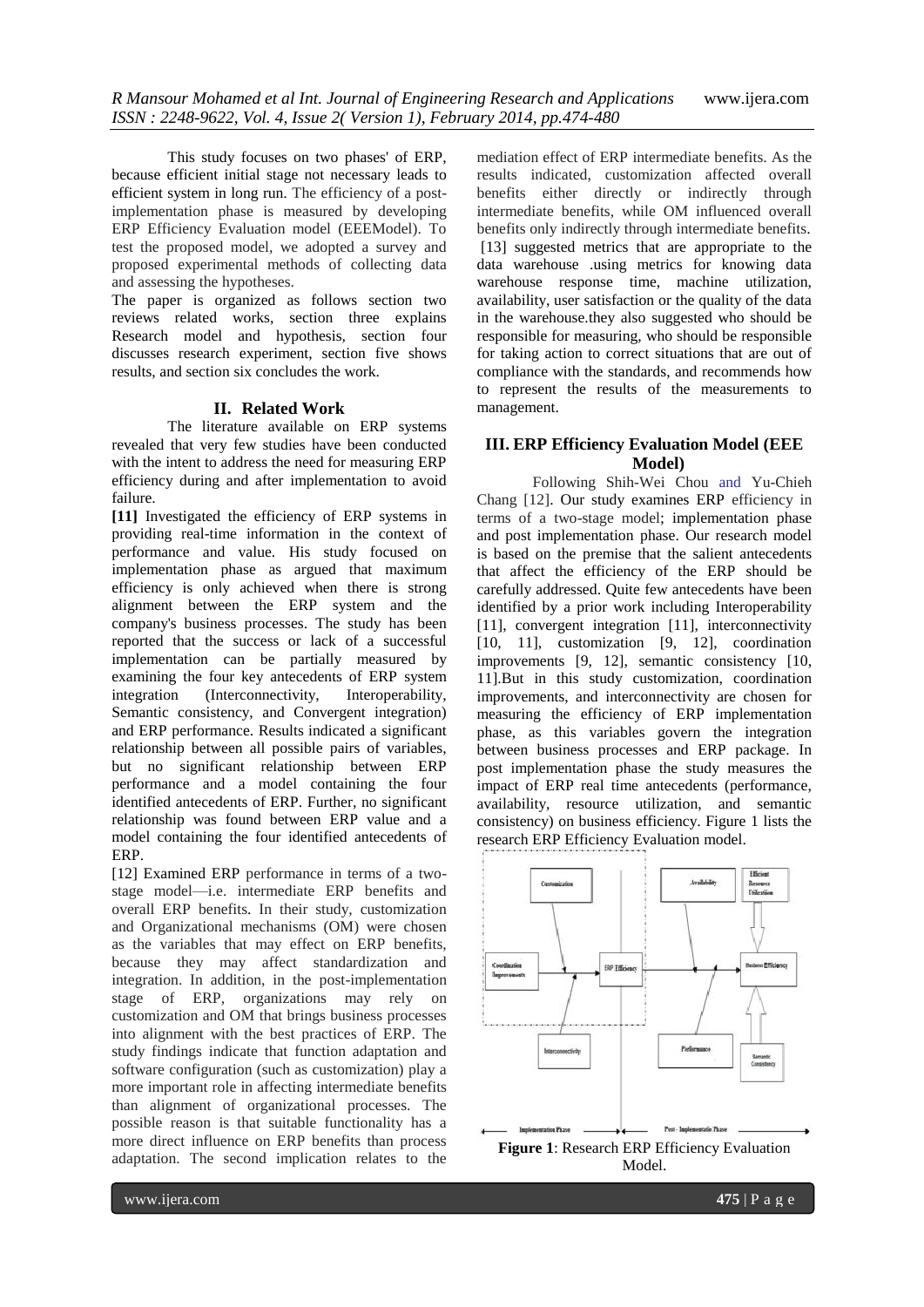#### **3. 1 Research Hypotheses**

The study expects that correct implementation positively increases business efficiency by improving system availability**,**  performance, resource utilization, and semanticconsistency.

This leads to research hypotheses:-

H1a. For a firm that has implemented ERP, greater customization, coordination improvements, and interconnectivity are not associated with greater efficiency of ERP accrued to that firm.

H1b. For a firm that has implemented ERP, greater customization, coordination improvements, and interconnectivity are associated with greater efficiency of ERP accrued to that firm.

H2a. For a firm that implemented ERP, greater business efficiency in post implementation phase (real time) is not associated with greater performance, availability, resource utilization, and semantic consistency.

H2b. For a firm that implemented ERP, greater business efficiency in post implementation phase (real time) is associated with greater performance, availability, resource utilization, and semantic consistency.

### **3.2****Research Methodology**

To test the proposed model, three methods of collecting data are adopted to assess the hypotheses.

## 3.2.1 Case study

The first method is based on findings and proofs of [14], that a useful sampling method is to select only a few cases for more rigorous examination. The research model is implemented within National Bank in Egypt that provides real time information to its clients**.**

#### *3.2*.2 Survey

The second method is a questionnaire that is designed to measure implementation efficiency during the project run. The questionnaire has two sections. Section one has questions that target information technologies analyst in context of customization, coordination improvements, and, interconnectivity. Section two has questions that measure user belief about the effectiveness of ERP systems in context of performance, availability, and semantic consistency.

# *3.2*.3 Experimental method

The third proposed method uses Enterprise Manager Grid Control 11g, which is Oracle's single, integrated solution for managing all aspects of the Oracle Grid and the applications running on it. Enterprise Manager also allows you to manage single

instances of Oracle Database, Application Server, or Collaboration Suite using standalone consoles. Oracle enterprise manger 11g is used for measuring the efficiency of post implementation phase by<br>measuring performance, availability, resource measuring performance, availability, utilization antecedents.

#### **IV. Experiment**

# **4.1Data**

For this study, the intermediate variable ERP efficiency and the overall variable business efficiency are identified as dependent variables and are influenced, either positively or negatively, by the independent variables. Respondents indicate, on a 5 point Likert scale (1 = strongly agree,  $5 =$  strongly disagree).

#### 4.1.1Sample

The sample participants in the survey are 254 which consisted of 85 participants from the first category- information technologies, and 169 participants from the second category users. The purpose is to demonstrate the efficiency of the system from information technologies perspective and the availability of information in a true real time environment from the users' perception in terms of availability and performance.

# 4.1.2 System monitoring duration

ERP system is being monitored using oracle enterprise manager 11g for one year to conclude the result of the research.

#### **V. Data analysis and results 5.1Analysis methods**

The Statistical Package for the Social Sciences (SPSS) is used firstly, to code and tabulate scores collected from the survey, and provide selected statistical values. They are median, mean, central tendency, variance, and standard deviation. Finally, to detect amount of the shared variance and the strength of relationship between the variables of interest, multiple least squares regression is used.

#### **5.2Research Results**

#### *5.2.1* First hypothesis

The statistical analysis of the first hypothesis using SPSS 17.0ANALYZE/REGRESSION/ LINEAR, indicates a **significant** relationship between ERP Efficiency and a model containing three predictor variables (customization, coordination improvements, interconnectivity). Table 1 displays a model summary of the multiple regression analysis for research hypothesis one.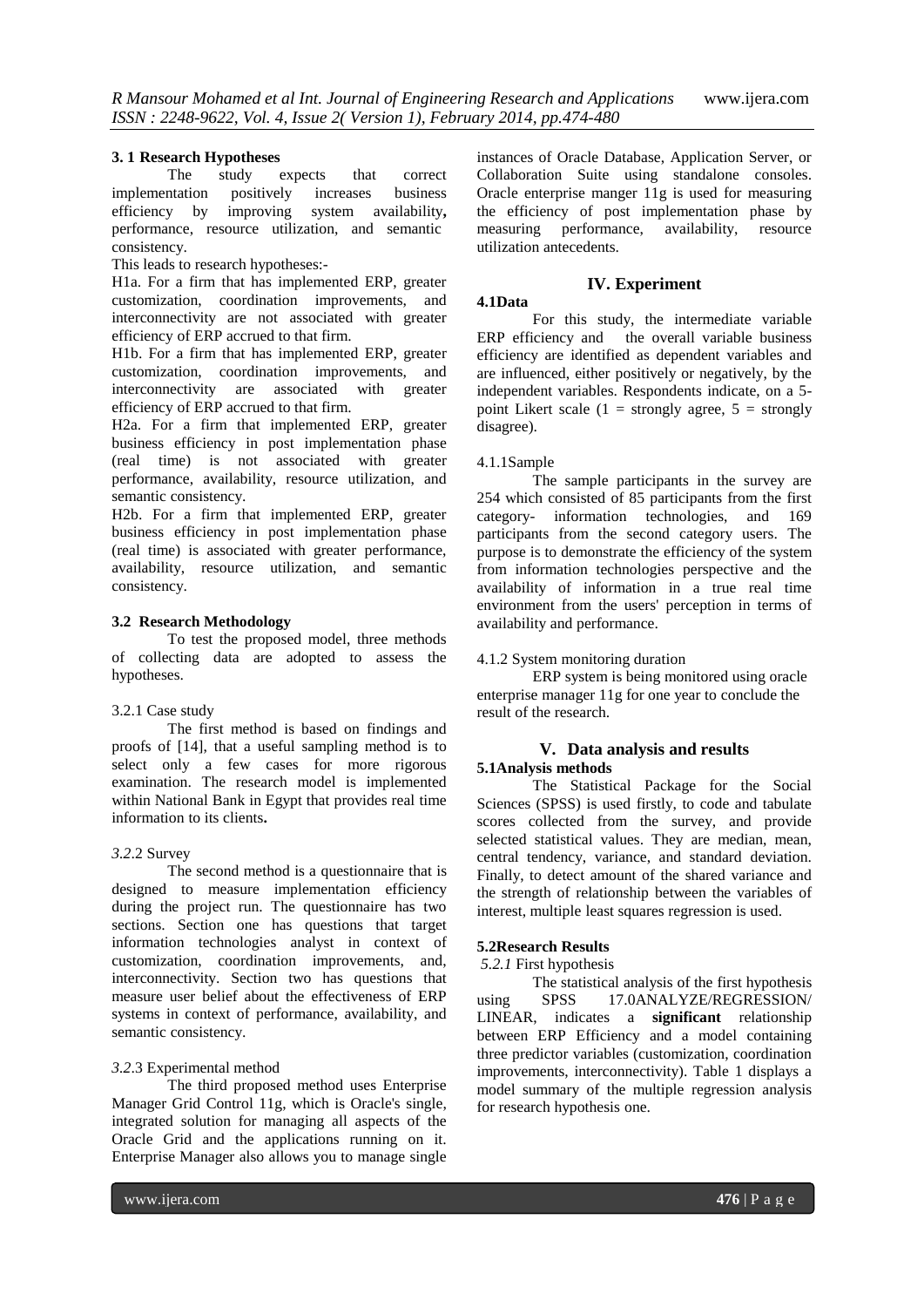| <b>Predictor</b><br>s(constan<br>$\mathbf t$ | B                              | B<br>et                            | <b>T-Test</b> |                                           | <b>F-Test</b> |            |           |                |
|----------------------------------------------|--------------------------------|------------------------------------|---------------|-------------------------------------------|---------------|------------|-----------|----------------|
|                                              |                                | a(<br>B                            | t             | Si<br>g.                                  | F             | <b>Sig</b> | $\bf{R}$  | R <sub>2</sub> |
| <b>Customiz</b><br>ation                     | .9<br>9<br>0                   | .7<br>3<br>5                       | 9.9<br>13     | $\boldsymbol{0}$<br>0<br>0                |               |            |           |                |
| Coordina<br>tion<br><b>Improve</b><br>ments  | $\mathbf{.1}$<br>8<br>5        | $\mathbf{.1}$<br>6<br>$\mathbf{2}$ | 2.0<br>79     | $\boldsymbol{0}$<br>3<br>$\boldsymbol{9}$ | 34.<br>098    | .00.<br>0a | .74<br>7а | .55<br>8       |
| <b>Intercon</b><br>nectivity                 | $\cdot$ <sup>2</sup><br>0<br>8 | $\cdot$<br>0<br>9                  | 1.4<br>28     | $\cdot$<br>5<br>7                         |               |            |           |                |

## **Model Summary Generated from Multiple Regression Analysis**

**explanatory power of the model**: The value of determination coefficient (R2) **.558**, means that any independent variable included in the model constructs 55.8% of the variance in the dependent variable (ERP efficiency).

**Moral regression model**: The value of the correlation coefficient multi R (**.747<sup>a</sup>** ) indicates the presence of a strong correlation between the combinations of independent variables and-thedependent variable, as the level of significance is less than 0.05. Then, there are at least one of the independent variables has a significant effect on the dependent variable.

**Significant independent variables:** in order to identify significant independent variables, we examine the values of the regression coefficients.  $\overline{\omega}$  The value of the regression coefficient of the independent variable customization is (0.990).This indicates the existence of a positive relationship between this variable and the dependent variable (ERP Efficiency).Also, T test indicates that this relationship is significant and the effect of this variable is considered morally and statistically significant, as the level Of moral less than 0.05. Accordingly, it is accepted hypothesis, which states that "there is a statistically significant relationship between the customization and efficiency of the ERP system."

 $\overline{\omega}$  The value of the regression coefficient of the independent variable Coordination Improvements is (0.092).This indicates the existence of a positive relationship between this variable and the dependent variable (ERP Efficiency).Also, T test result indicates that this relationship is significant and the effect of this variable is considered morally and statistically significant, as the level of moral less than 0.05.

Accordingly, it is accepted hypothesis, which states that "there is a statistically significant relationship between the coordination improvements and efficiency of the ERP system."

 $\varpi$ The value of the regression coefficient of the independent variable interconnectivity is (0.208). This indicates the existence of a positive relationship between this variable and the dependent variable (ERP Efficiency). But the T test result indicates that the effect of this variable is not significant, as the level of significance greater than 0.05. Accordingly, it is rejected the hypothesis, which states that "there is a statistically significant relationship between interconnectivity and efficiency of the ERP system. In order to rank the independent variables, their beta values are examined and there is significance ranks.

- 1. Customization (beta = .735).
- 2. Coordination Improvements (beta = 0.162).
- 3. Interconnectivity (beta = .109).

### *5.2*.2 Second hypothesis

The second hypothesis which is concerned with the impact of real time antecedents of ERP(performance,availability,resource utilization, semantic consistency) on Business efficiency, which is answered using two tools:-

**First tool:** oracle enterprise manger 11g is using for measuring performance, availability, resource measuring performance. utilization antecedents.

## Performance

Performance is usually reflected in response time. While it isn't recommend a service level agreement (SLA) for response time, it is very important to measure how long a user has to wait for his or her answer to come back. Using SQL response time in Enterprise manager home page11g to measure performance rate as illustrated in figure 2. The SQL response time is (%) 276.65 of baseline. Baseline is a set of Automatic Workload Repository (AWR) snapshots collected over a period of time for performance comparison. This percentage indicates that response time exceeds Baseline response time which means that one or more SQL statements are performing slower than normal. Thus, the system performance is degrading. Also, automatic database diagnostic monitoring (ADDM) tool is used to analyze the performance of the system. The performance of the system is in low level for the presence of problems in customization of the application in the implementation phase.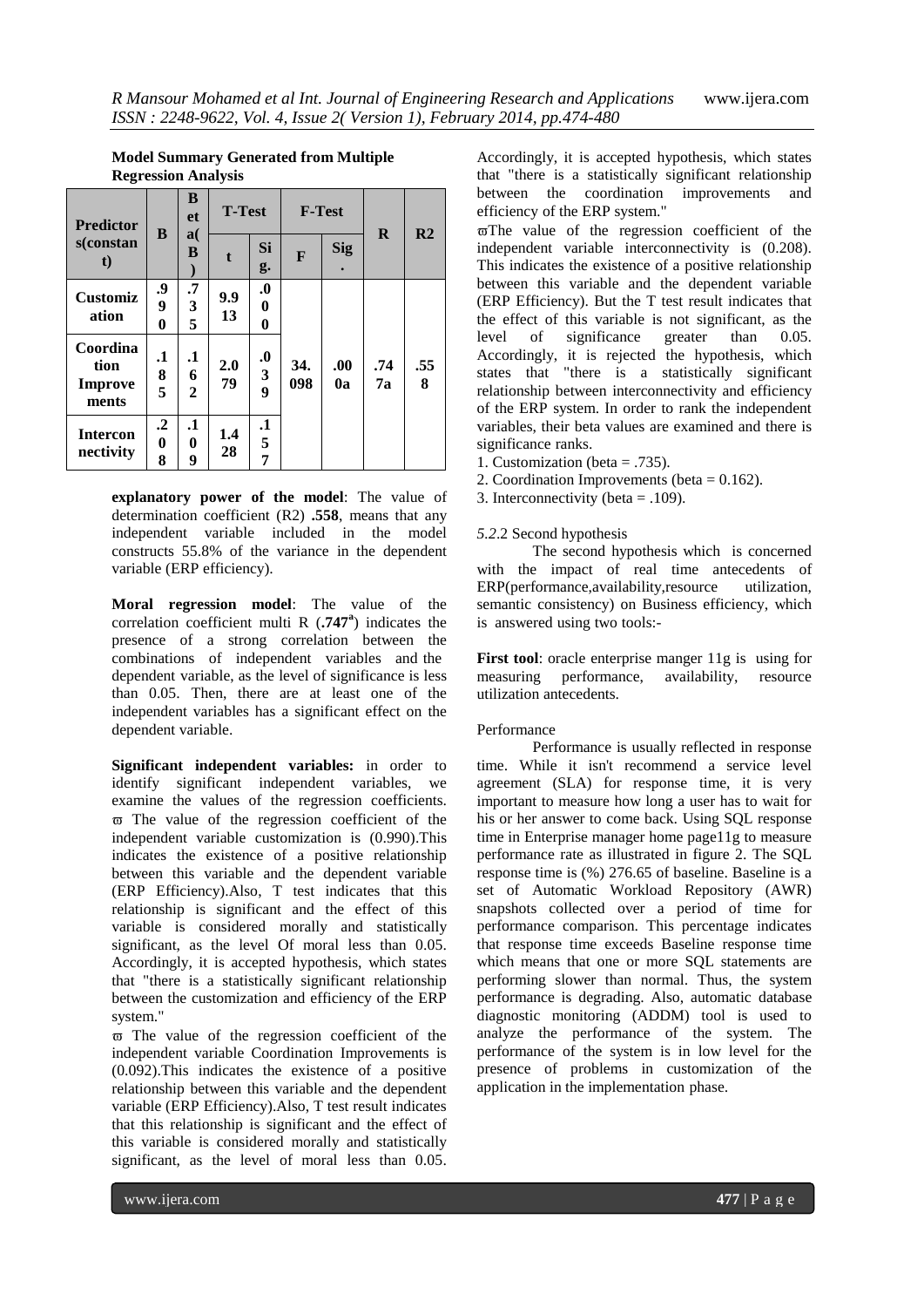

Figure 2: Oracle Enterprise Manager Performance pages.

#### Availability

Availability is the percentage of time the system can be accessed by the users during scheduled hours. Scheduled hours may be 24 hours/day and 7 days/week for global systems or a subset such as 18 hours/day and five or six days/week.

From figure 3 in general section. The system is up from Dec 17, 2012 4:12:26 PM GMT + 02:00 up till FEB, 14, 2013, which confirmed the system is available during schedule hours. The availability of the system is in good level based on the data gathered from system users although of customization problems. Because of the system performs routine maintenance tasks.



**Figure 3:** General part in Enterprise manager home page.

## Resource Utilization

This includes the I/O, CPU usage, memory usage and the access to the disk. If the system consumes large resources then there's need to identify why and solve resource utilization problems, the information about the percentage of disk utilization should result in a better distribution and partitioning of the data on the array of disks. User I/O

Mainly the system with poorly performing SQL can cause excessive physical reads and writes,

appearing to be an I/O issue. Active Sessions part in Enterprise Manager Homepage shows the amount of time the instance consumed using CPU and user I/O, and the amount of time it consumed in bottlenecks as illustrated in figure 4.



**Figure 4:** Active Sessions Resources.

From previous screen the bar chart shows that User I/O (Waits for blocks to be read off disk) is large indicates that, there is latency time produces because there are many I/O requests queued up against a disk, the latency increases as the wait time in the queue increases. Memory usage

This is illustrated from Alerts and Related Alerts link in Enterprise Manager home page in figure 5. The alerts in majority are out of memory, because of request or more consume large resources more natural. The reasons for that SQL statement are not handled efficiently during implementation phase. Thus, the resources utilization of the system was not efficient due to the presence of problems in customization of the application in the implementation phase.



**Figure 5:** Log messages.

**Second tool** is questionnaire to confirm the results obtained from the soft ware tool. The statistical analysis of the second hypothesis indicates significant relationship between business efficiency and a model containing three predictor variables performance, availability, and semantic consistency. Table 2 displays a model summary of the multiple regression analysis for research hypothesis two.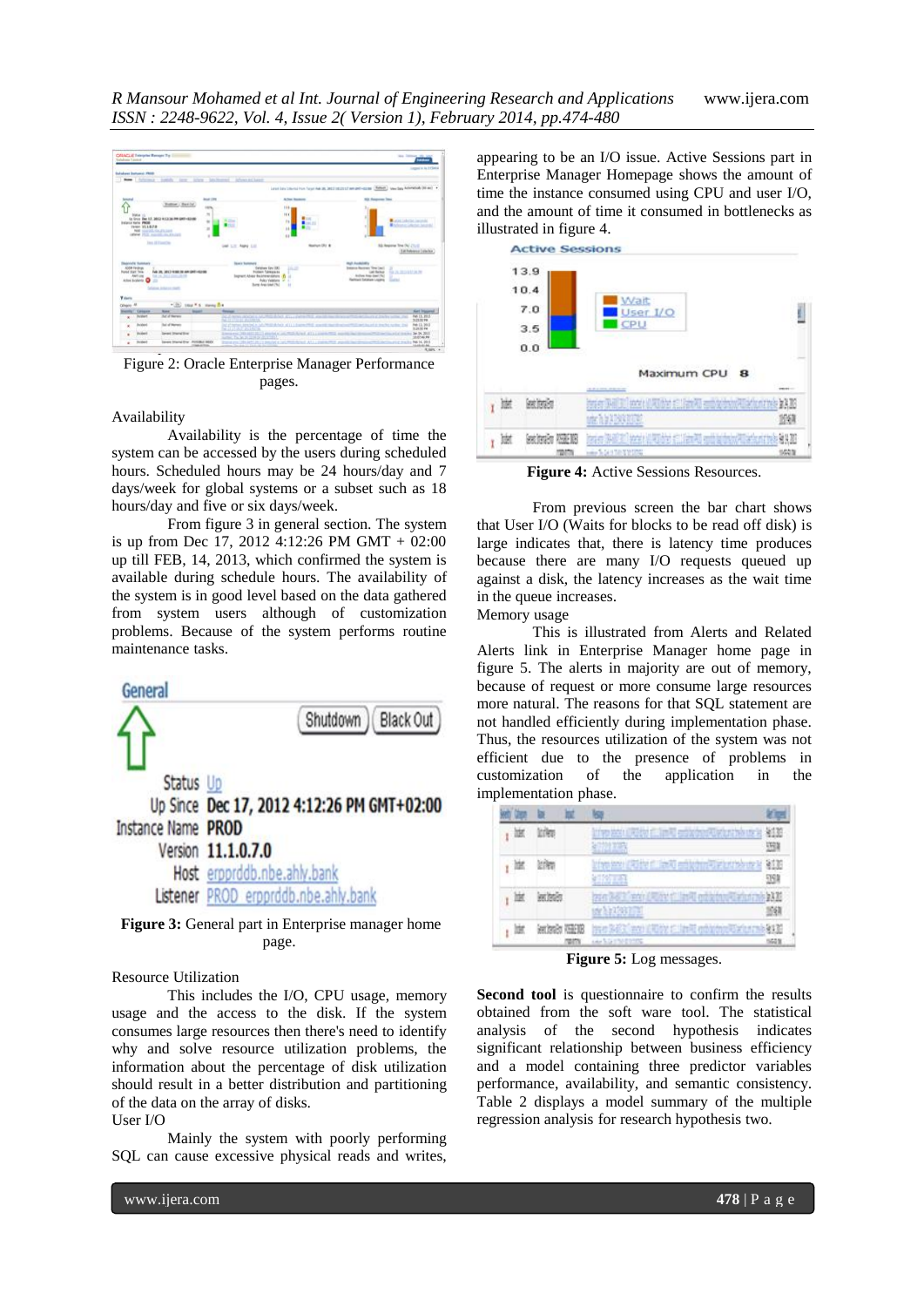| <b>Model Summary Generated from Multiple Regression Analysis</b> |  |  |
|------------------------------------------------------------------|--|--|

| <b>Predictors</b><br>(constant) | B     | Beta(B) | <b>T-Test</b> |           | <b>F-Test</b>        |           |           | $\mathbb{R}^2$ |
|---------------------------------|-------|---------|---------------|-----------|----------------------|-----------|-----------|----------------|
|                                 |       |         | t             | Sig.      | F                    | Sig.      | $\bf{R}$  |                |
| performance                     | 0.148 | 0.192   | 2.2<br>15     | 0.02<br>8 |                      |           |           |                |
| availability                    | 0.136 | 0.156   | 1.8<br>76     | 0.06<br>3 | 7.94<br>$\mathbf{2}$ | 0.00<br>0 | 0.38<br>7 | .150           |
| <b>Semantic</b><br>consistency  | 0.092 | 0.184   | 2.0<br>98     | 0.03<br>8 |                      |           |           |                |

Explanatory power of the model: The value of determination coefficient of R2 (0.150),means that any independent variables included in the model constructs 15.0% of the variance in the dependent variable (business efficiency).

Moral regression model: The value of the correlation coefficient multi R (0.387) indicates the presence of a moderate correlation between the combinations of independent variables and the dependent variable, as the level of significance is less than 0.05. Then, there are at least one of the independent variables has a significant effect on the dependent variable.

Significant independent variables: In order to identify significant independent variables, we examine the values of the regression coefficients.-Show the following:

 $\overline{\omega}$  The value of the regression coefficient of the independent variable performance is (0.148), this indicates the existence of a positive relationship between this variable and the dependent variable (Business efficiency).Also, T test result indicates that this relationship is significant, as the level Of moral less than 0.05.Accordingly, it is accepted hypothesis, which states that "there is a statistically significant relationship between performance and business efficiency."

 $\overline{\omega}$  The value of the regression coefficient of the independent variable availability is (0.136), this indicates the existence of a positive relationship between this variable and the dependent variable (business efficiency). But the test result T indicate that the effect of this variable is not significant, as the level of significance greater than 0.05. Accordingly, it is rejected the hypothesis, which states that "significant statistical relationship between availability and business efficiency."  $\overline{\omega}$  The value of the regression coefficient of the independent variable semantic is consistency (0.092), this indicates the existence of a positive relationship

between this variable and the dependent variable (business efficiency).Also, T test result indicates that this relationship is significant, as the moral level of less than 0.05.

Accordingly, it is accepted hypothesis, which states that "there is a statistically significant relationship between semantic consistency and business efficiency".

In order to rank the independent variables, their beta values are examined and there is significance ranks.

- 1. Performance(beta=0.192)
- 2. Semantic consistency(beta=0.184)
- 3. Availability (beta  $= 0.156$ )

Previous results indicate a significant relationship between ERP Phases' that to get efficient post implementation phase implementation phase must be efficient.

## **VI. Conclusions**

This research is a starting point that sheds some light into the phenomenon of ERP efficiency as related to ERP value. It is important to note that efficiency is not an event, nor is a milestone. But instead it is a process that unfolds through a series of adaptations, renewals, monitoring, transformations, and changes over time. This research revealed that changes ERP systems precipitated a direct impact on business processes, system effectiveness, and the ability of managers to perform their jobs, along with the level of job satisfaction. Results agreed with the findings of the researcher, Abbas Yousef. Interconnectivity variable does not have a significant role in implementation phase. The final results of the research confirmed that the customization and coordination improvements play an important role in the efficiency of the implementation phase and then the efficiency of post-implementation phase. Thus, in agreement with the findings of the Shih-Wei Chou and Yu-Chieh Chang study, post implemented phase